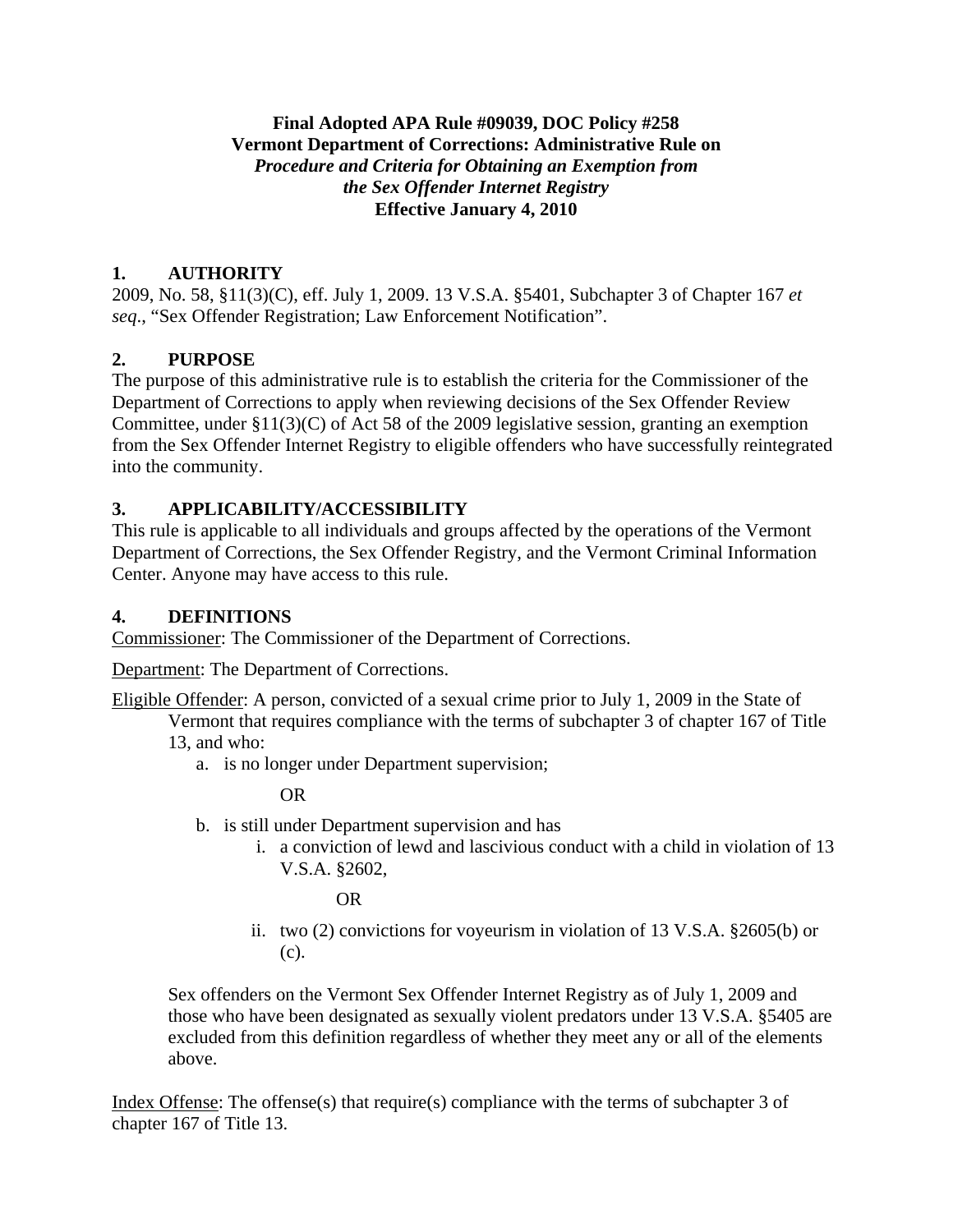Petition: The application form and supplemental materials that must be filed by an eligible offender with the Sex Offender Review Committee in order to be considered for an exemption from the Sex Offender Internet Registry. An incomplete petition will not be considered.

Sex Offender Review Committee: The Committee established in Section 5 of the Department of Corrections APA Rule #05-013, *Determination of High Risk and Failure to Comply with Treatment for Purposes of Sex Offender Internet Registry*.

Sex Offender Internet Registry: The database of information, maintained by the Department of Public Safety pursuant to 13 V.S.A. §5411(a), that is publicly accessible through the Internet.

## **5. POLICY**

a. The Commissioner will review all determinations of the Sex Offender Review Committee on offender petitions for exemption from the Sex Offender Internet Registry.

b. The Commissioner will consider the decision of the Sex Offender Review Committee using the following criteria to assess whether the eligible offender has successfully reintegrated into the community.

> i. Whether the offender has any charges, plea agreements, or convictions for a period of five (5) years prior to the effective date of the final version of this rule, of any of the following:

- a) a felony offense
- b) an offense with a sexual element
- c) a furlough/probation/parole/protection order violation;

ii. Whether the offender has complied with, and successfully completed all treatment recommended by the Department;

iii. Whether the offender has any sex offense convictions prior to the index offense;

iv. Whether the offender's current or prior probation and parole officer(s) provided a positive recommendation;

v. Whether the offender's family and other social supports are positive and prosocial;

vi. Whether the offender's employment and residence status are stable.

#### **6. PROCESS**

- a. The eligible offender is responsible for submitting a complete petition, including the following items:
	- i. Documentation of treatment completion;
	- ii. Documentation of residence and employment for the previous five (5) years.